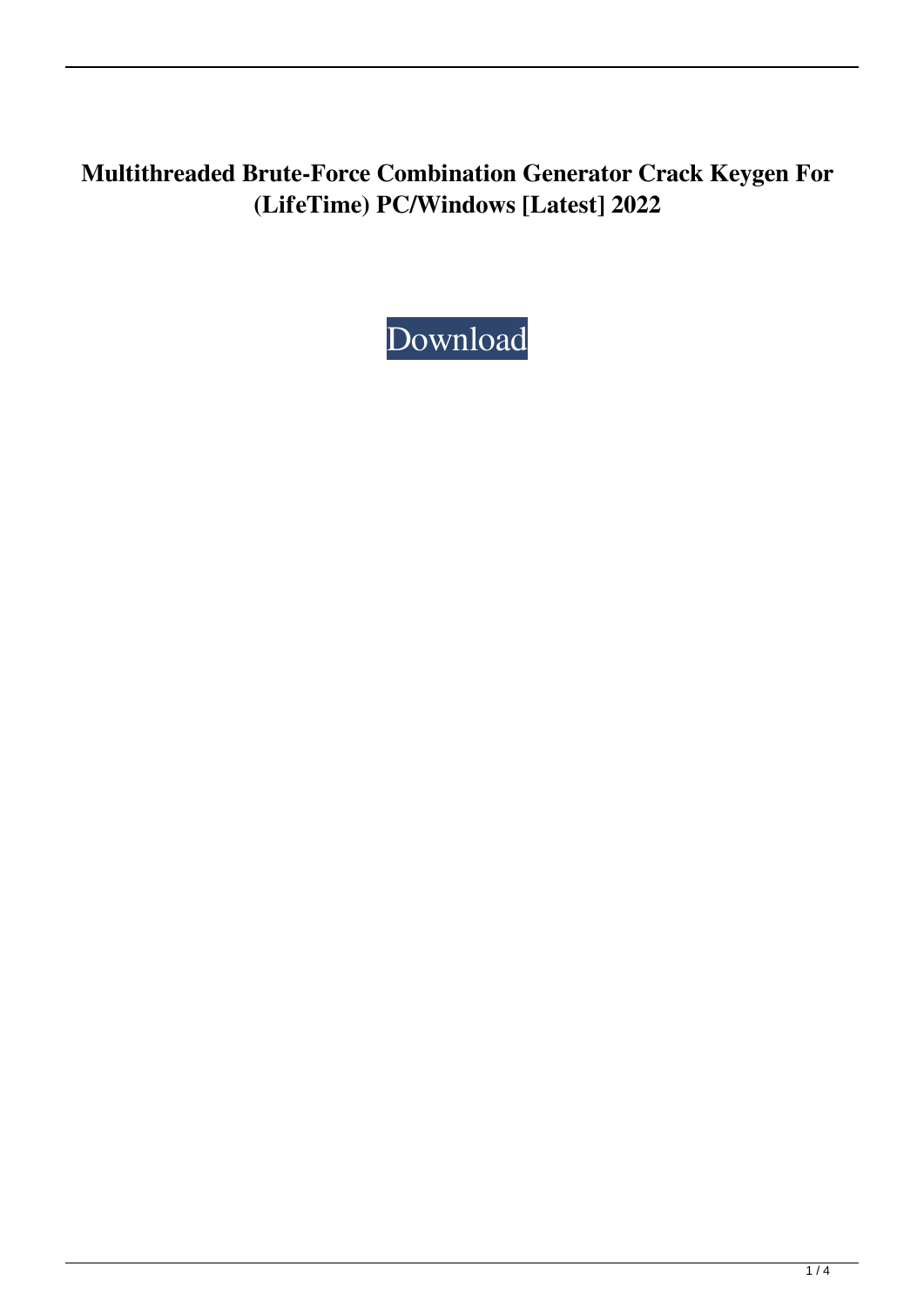## **Multithreaded Brute-Force Combination Generator Crack+ Download (Updated 2022)**

It allows you to generate the combinations of a set of letters of your choice. To start with, you need to specify which characters you wish to generate the combinations for and which length the output file will have. At the next screen, you need to specify the CPU threads you want to use. How to run the Multithreaded Brute-Force Combination Generator Download With Full Crack? Select the appropriate category of characters, set the number of CPU threads you wish to use and the test sequence length. Select the type of the operations you want to perform. Next, you need to specify the name of the output file. Click on the Start button. The software may take a few seconds to perform all necessary calculations. Once the calculations are completed, the program will display the results in a new window. Save the output file to your hard disk. Running time and size of the results The results should be available immediately after the process has been completed. The results file may contain several thousands of characters. If you want to find out the size of the file, you can right-click on the file's name and select Properties. The last modification date and the total number of characters in the file are displayed. Important: Multithreaded Brute-Force Combination Generator is a trial version. The whole process may take several minutes to complete. You can always save the results in a file and remove it from memory. Once the process is finished, you can play around with the saved file. Multithreaded Brute-Force Combination Generator is a powerful application which allows you to generate large lists of character combinations. The application can create the list of combinations and save it to a text file, for you to view the results. Multithreaded Brute-Force Combination Generator can be used for the following purposes: Testing the processing power of your computer Generating large lists of combinations Study the problems of pattern recognition Coding pattern recognition or searching Creating a database of database pattern Generating unique passwords Viewing a word-list in a particular pattern Multithreaded Brute-Force Combination Generator Description: It allows you to generate the combinations of a set of letters of your choice. To start with, you need to specify which characters you wish to generate the combinations for and which length the output file will have. At the next screen

#### **Multithreaded Brute-Force Combination Generator Crack+**

Multithreaded Brute-Force Combination Generator For Windows 10 Crack is designed to generate a list of strings of all possible combinations of characters, according to the given parameters. The software supports a wide array of symbols, including upper and lower caps, digits, space, special symbols, such as punctuation signs or user defined characters. The latter category may include rare symbols, such as letters from other languages' alphabets; letters with cedilla are an example in this particular case. If you select the latter option, you need to precisely specify the characters. Moreover, you can mention if you with the combinations to start with a particular set of letters.Precision medicine for chronic kidney disease: genetic and genomic advances in fibroblast growth factor receptor pathways. Genetic analysis of fibroblast growth factor receptor (FGFR) pathways has advanced our understanding of the molecular causes of chronic kidney disease (CKD) and the pathophysiology of urologic disorders. The vascular and glomerular phenotypes of diseases associated with mutations in these receptors, including Marfan syndrome, Alport syndrome, and glomerular diseases such as Alport syndrome and thin basement membrane nephropathy, have been described. Also, mouse models of diseases associated with FGFR mutations in the developing kidney are being explored to define the role of these pathways in the pathogenesis of glomerular diseases. Although urologists have been reluctant to offer genetic testing, multiple small case series are demonstrating that an increasing number of patients are opting for this testing, often with excellent results. As DNA sequencing becomes more affordable and genomic information is collected, we are likely to see a rapid expansion of the phenotype of diseases associated with germline mutations in FGFR pathways. This will likely lead to a new era in the genetic approach to the patient with CKD. In the near future, we may be able to test for genetic variants associated with risk for CKD and even use genomics to identify those individuals who are at the greatest risk for CKD or who would most benefit from early intervention.A cost analysis of arthroscopic rotator cuff repair. The purpose of this study was to determine the costs of arthroscopic repair of the rotator cuff. This information can help physicians make informed choices when considering treatment options for patients with rotator cuff disease. The cost for a surgeon and equipment for performing a surgical repair of the rotator cuff was estimated. The costs were compared with those of medical management. Four surgeons and five basic instrument sets 81e310abbf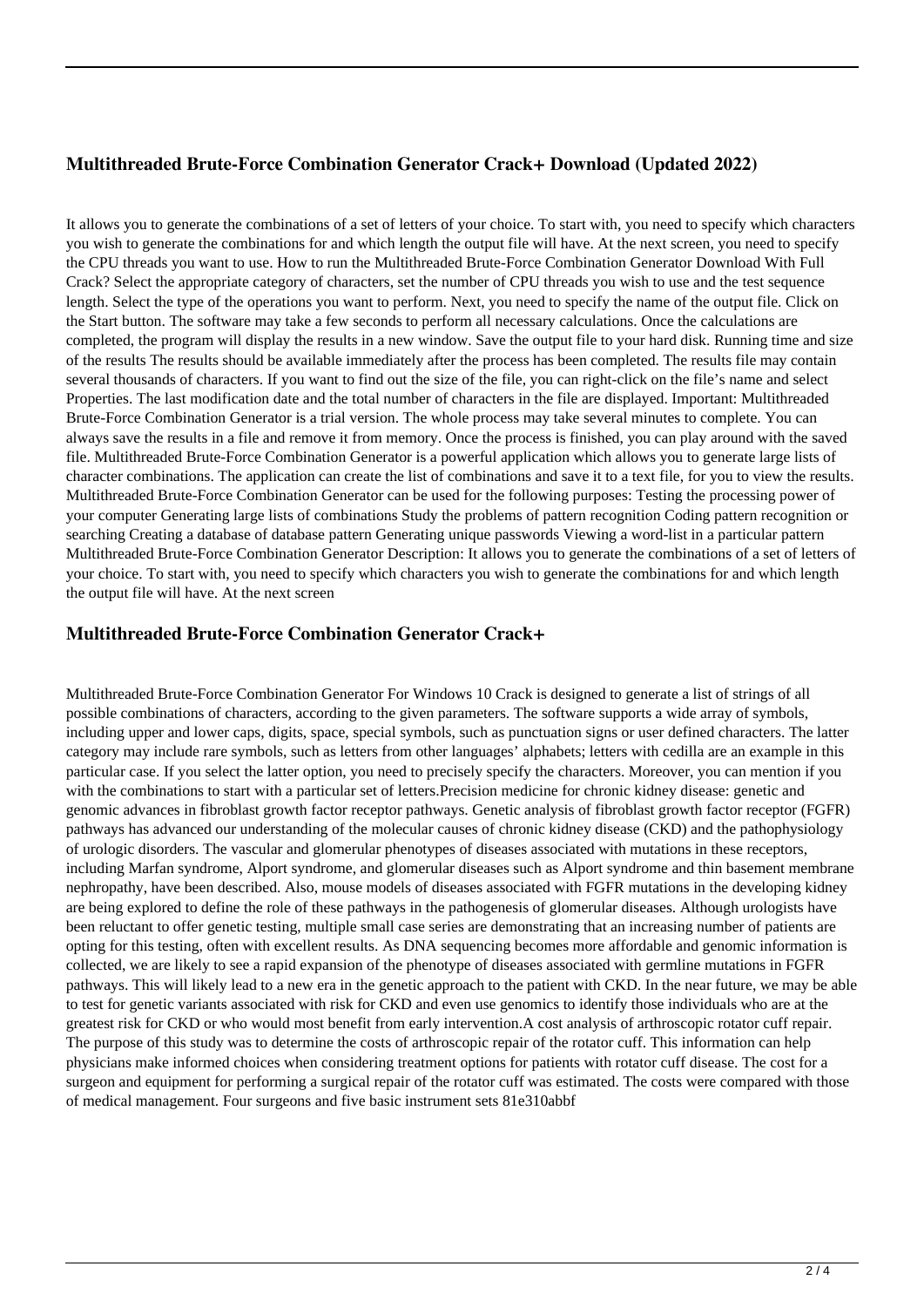### **Multithreaded Brute-Force Combination Generator**

Multithreaded Brute-Force Combination Generator is a reliable application which allows you to create large lists of character combinations, while testing the power of your system's processor. The software can easily generate the list of combinations and save it to a text file, for you to view the results. Choose between several character types Multithreaded Brute-Force Combination Generator allows you to select which type of characters you wish to include in the list. The software supports a wide array of symbols, such as upper and lower cap letters, digits, space, special symbols, such as punctuation signs or user defined characters. The latter category may include rare symbols, such as letters from other languages' alphabets; letters with cedilla are an example in this particular case. If you select the latter option, you need to precisely specify the characters. Moreover, you can mention if you with the combinations to start with a particular set of letters. Set string length and decide the complexity of the process You can set the values for the combination length minimum and maximum. You need to keep in mind though, that with each extra character added to the length of the test sequence, the rendering time and the size of the result file increase exponentially. Moreover, you can choose which type of operation do you want to perform: to use all the available CPU threads or a custom number, which you need to provide. Next, the name of the output file needs to be specified. When all these settings are made according to your preferences, you may start the process. Symbol sequence generation Multithreaded Brute-Force Combination Generator can render any sequence that can be created from the given characters. The progress is indicated on the bar at the bottom of the window, in percentage, however the total duration is displayed when the process is finished. The CPU performance settings and the total duration of the process can indicate the speed of the processor. Programming: Essential Windows Update Essential Windows Update is a program that needs to be downloaded, in order to install, the latest versions of Microsoft Windows Service Packs and Windows Updates (or Windows Cumulative Update). The program provides the best way to download Windows updates and service packs in real time without any risk. This way, you can choose the update or the service pack to download and install it directly from the Program. Advertisement JDownloader - a free and powerful application for downloading videos

### **What's New in the Multithreaded Brute-Force Combination Generator?**

Multithreaded Brute-Force Combination Generator is a freeware that is developed to generate large lists of combinations in the most time efficient manner. The application allows you to generate random combinations of any number of different characters. You can set the sequence length, which can be composed of one, two, three or four characters. The length of the result file can be specified in bytes. You can manually specify characters to include in the combination. If you select this option, the text field is available to type the list of characters to be included in the sequence. If you want to see the result in another language, you can select any of the available languages from the drop down list. The application is able to display the list of generated combinations. You can specify the number of character types to display in the list. The program will show the original combination of characters and another one with all the variations. With just a single click, you can also generate a sorted list of the generated combinations. Moreover, the program can save the list of the sequences into a file. Multithreaded Brute-Force Combination Generator is a lightweight application, as it does not occupy a lot of system resources. The application is compatible with 32-bit and 64-bit systems. It is developed to be compatible with Microsoft Windows XP, Vista, 7, 8, and 10 operating systems. The program is developed to be compatible with Windows 2000, 2003, 2008, and 2012. It should be noted that Multithreaded Brute-Force Combination Generator is a freeware. There are no installers or serial keys available. System Requirements: Multithreaded Brute-Force Combination Generator is a freeware. The program is available for Microsoft Windows platforms. The application supports Windows XP, Vista, 7, 8, and 10 operating systems. Multithreaded Brute-Force Combination Generator has no user interface. It is a command-line application. You do not need to have any programming experience to operate the program. Installation: Multithreaded Brute-Force Combination Generator is a freeware. You do not need any installation. Multithreaded Brute-Force Combination Generator is a command-line application. You need to type the following command at the command prompt to start the application: Multithreaded Brute-Force Combination Generator requires Java Runtime Environment to be installed on your system. You can download the latest version of Java Runtime Environment from the following website: Multithreaded Brute-Force Combination Generator can generate random combinations of characters from a selected set of symbols. To start the application, type the following at the command prompt: Press Enter, the list of possible combinations will appear on the screen. The list can be saved to the file. You can also sort the list of the combinations by inputting the characters you wish to include in